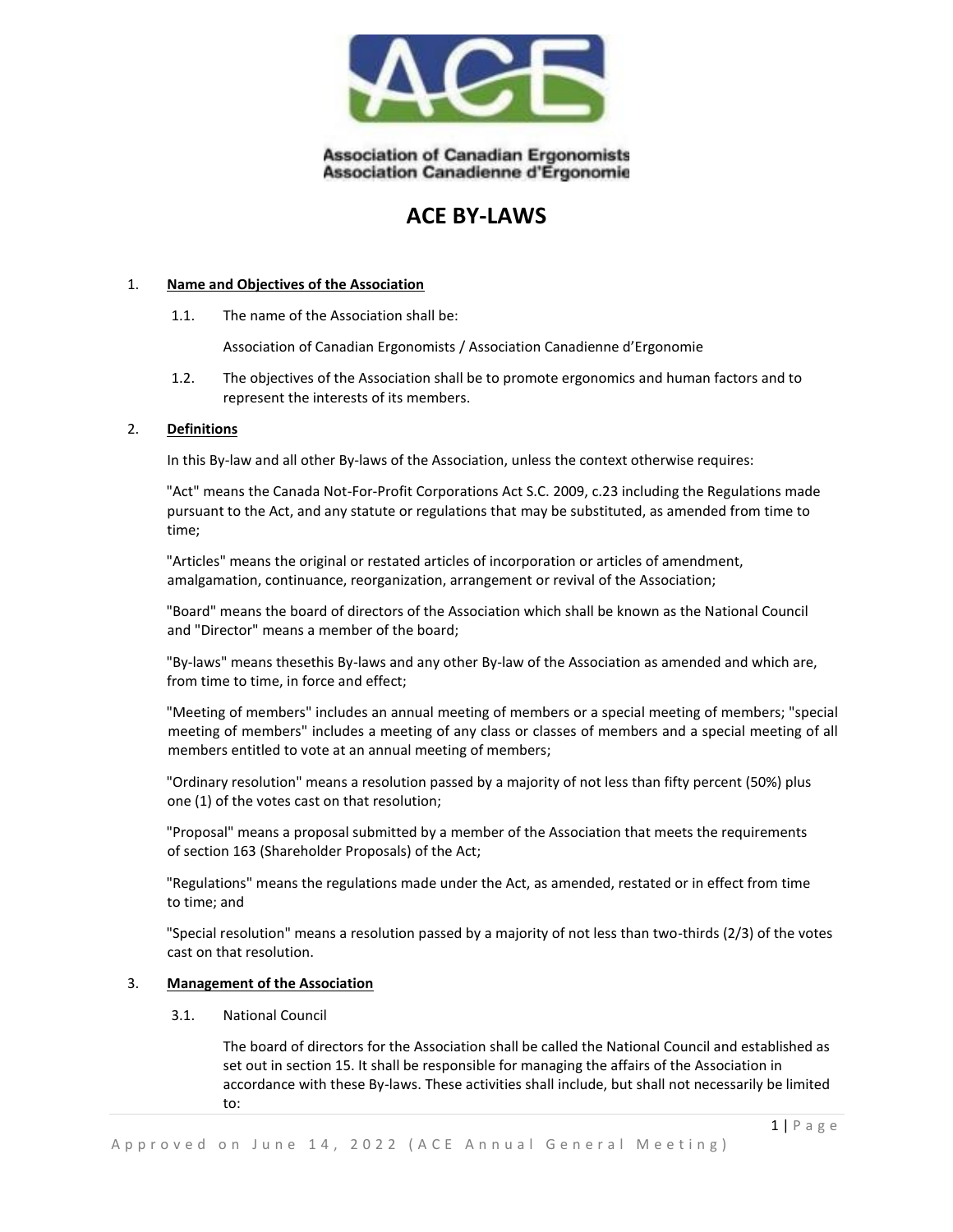

- 3.2. Developing and implementing policies designed to further the objectives of the Association at national and international levels;
	- 3.2.1. Accepting applicants as members of the Association in accordance with the provisions of paragraph 4, and maintaining an up-to-date database of member information;
	- 3.2.2. Collecting dues levied on individual members and on nationally-based supporting organizations in accordance with the provisions of section 14, and on regionally-based supporting organizations in accordance with the provisions of section 9;
	- 3.2.3. Administering the financial affairs of the Association in accordance with the provisions of section 15;
	- 3.2.4. Managing relations with national and international organizations, including those to which the Association is affiliated according to the provisions of paragraph 32, except to the extent that the National Council may delegate such management to a Regional Council;
	- 3.2.5. Facilitating communications between the National Council and the Regional Councils especially by maintaining a national electronic infrastructure;
	- 3.2.6. Facilitating communications between the National Council and members; and
	- 3.2.7. Facilitating communications between members by convening professional events at a national and regional level.
- 3.3. Execution of Documents
	- 3.3.1. Deeds, transfers, assignments, contracts, obligations and other instruments in writing requiring execution by the Association may be signed by any two (2) of its signing officers. In addition, the board may from time to time direct the manner in which and the person or persons by whom a particular document or type of document shall be executed. Any signing officer may certify a copy of any instrument, resolution, By-law or other document of the Association to be a true copy thereof.

#### 4. **Languages**

- 4.1. Association of Canadian Ergonomists / Association Canadienne d'Ergonomie is a bilingual association.
- 4.2. These By-laws shall be enacted in the English and French languages.
- 4.3. In the event of a difference in the meanings of the two (2) versions of the text of the By-laws, the original language of the proposal to adopt or to modify a By-law shall take precedence over the other language. The original language of each section of the By-laws shall be stated in the appendix to these By-laws.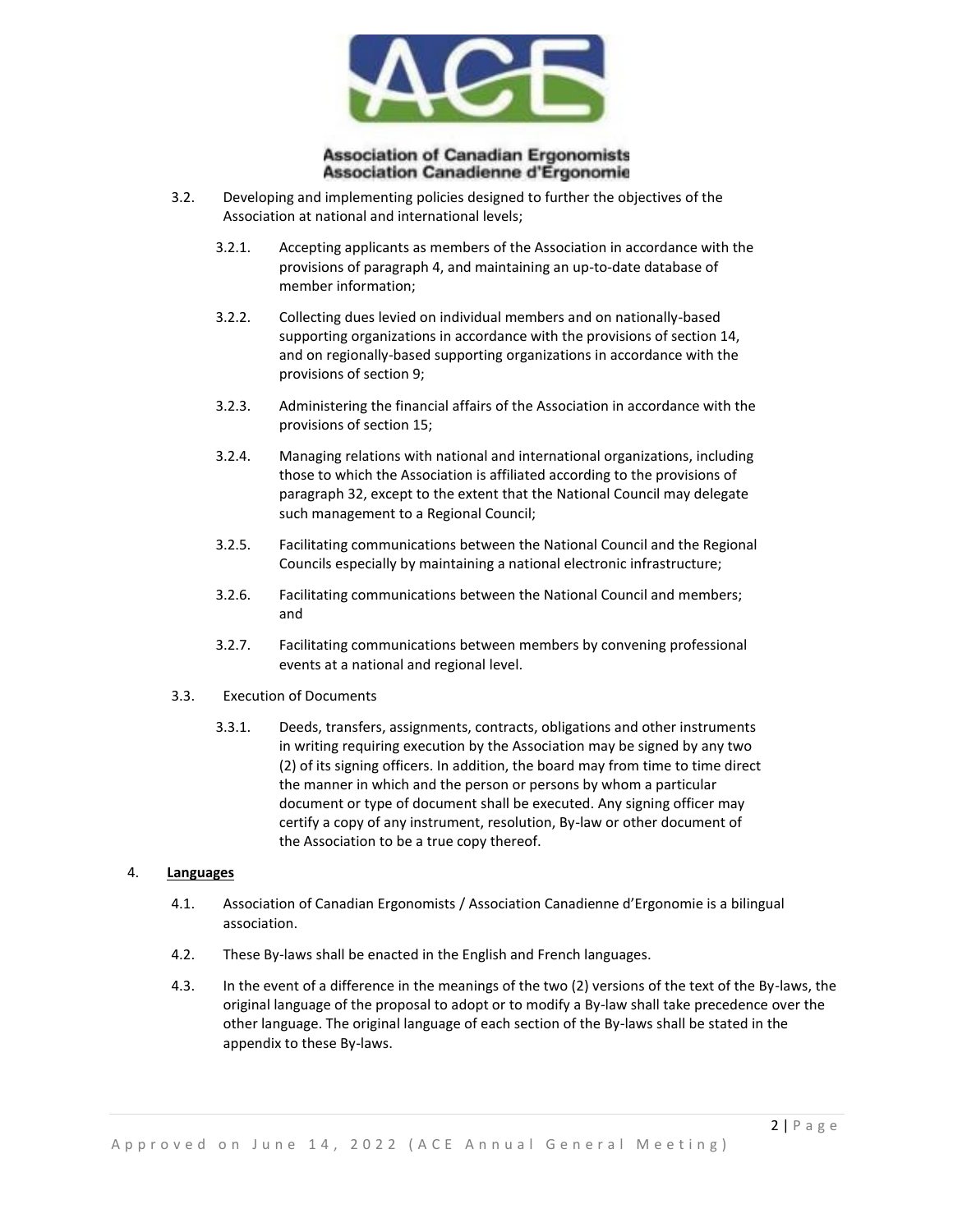

### 5. **Financial Year End**

The financial year-end of the Association shall be December  $31<sup>st</sup>$  of each year.

#### 6. **Banking Arrangements**

The banking business of the Association shall be transacted at such bank, trust company or other firm or corporation carrying on a banking business in Canada or elsewhere as the board of directors may designate, appoint or authorize from time to time by resolution. The banking business or any part of it shall be transacted by an officer or officers of the Association and/or other persons, as the board of directors may by resolution from time to time designate, direct or authorize.

#### 7. **Annual Financial Statements**

The Association may, instead of sending copies of the annual financial statements and other documents referred to in subsection 172(1) (Annual Financial Statements) of the Act to the members, publish a notice to its members stating that the annual financial statements and documents provided in subsection 172(1) are available at the registered office of the Association and any member may, on request, obtain a copy free of charge at the registered office or by prepaid mail.

#### 8. **Membership**

- 8.1. The membership of the Association shall comprise persons accepted for membership by the National Council.
- 8.2. Members shall be accepted for membership in one of the following categories:
	- 8.2.1. Class A Voting member which shall include the following types of members:
		- Honorary Fellow
		- Fellow
		- Member
	- 8.2.2. Class B Non-voting member which shall include the following types of members:
		- Affiliate
		- Transitional member
		- Student member
		- Retired member
		- Corporate member
- 8.3. Class A voting membership shall be available only to those who meet the qualifications outlined in 8.5.1, 8.5.2, and 8.5.3 and who have applied and have been accepted for Class A voting membership in the Association.
	- 8.3.1. The term of membership of a Class A voting member shall be annual, subject to renewal in accordance with the policies of the Association.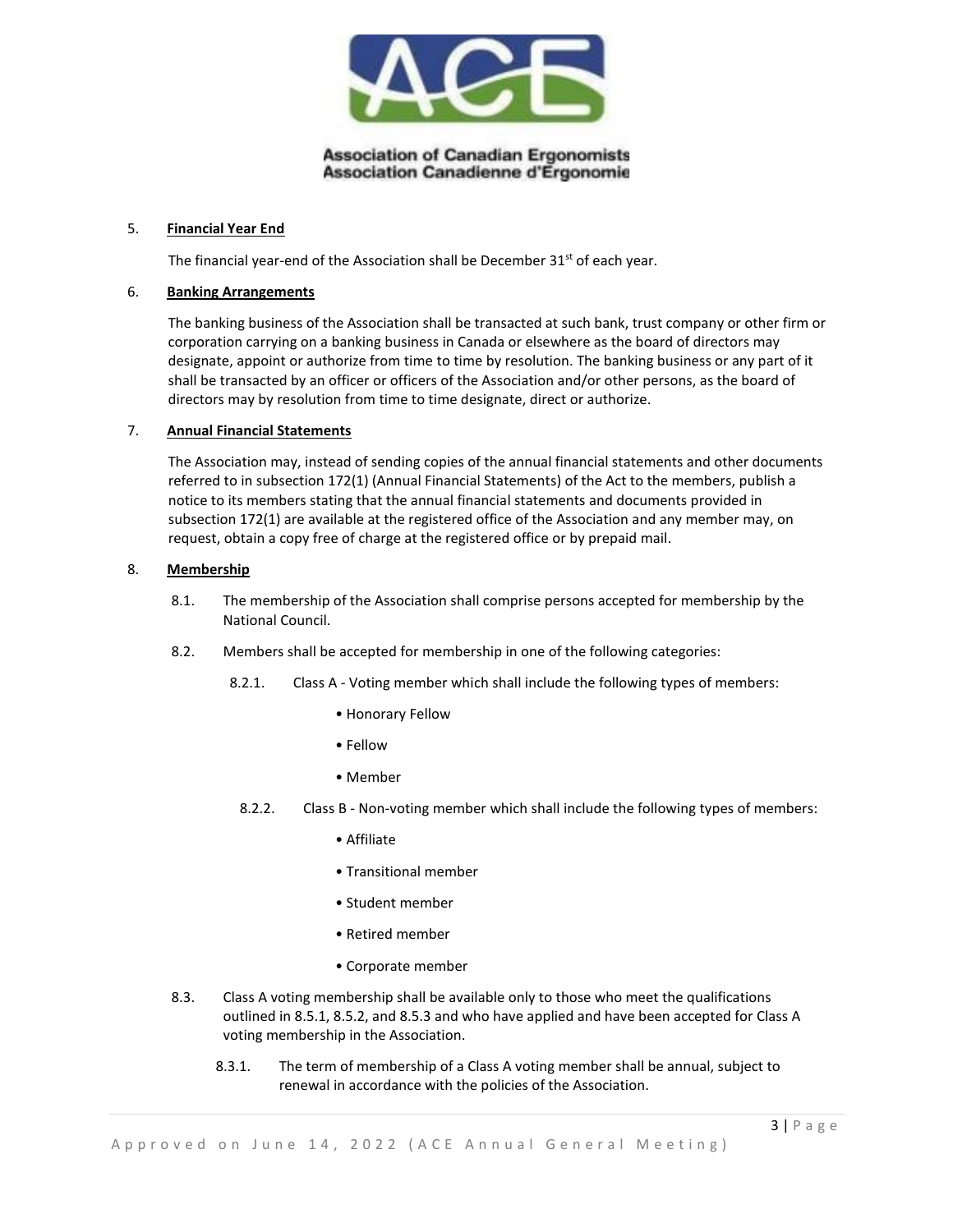

- 8.3.2. As set out in the articles, each Class A voting member is entitled to receive notice of, attend and vote at all meetings of members and each such Class A voting member shall be entitled to one (1) vote at such meetings.
- 8.4. Class B non-voting membership shall be available only to those who meet the qualifications outlined in 8.5.4, & 8.5.5, 8.5.6, 8.5.7, and 8.5.8 and who have applied and have been accepted for Class B non-voting membership in the Association.
	- 8.4.1. The term of membership of a Class B non-voting member shall be annual, subject to renewal in accordance with the policies of the Association.
- 8.5. Qualifications for Membership
	- 8.5.1. Honorary Fellow is a subcategory of Class A voting membership that recognizes member's long-standing significant contribution to the field of ergonomics and/or human factors.

To be considered for an Honorary Fellow membership by the National Council a member must meet the following criteria:

i. Must currently be a Fellow of the Association;

ii. Must have had a direct contribution to the Association or another federated Society of the International Ergonomic Association for at least five (5) years;

iii. Must obtain at least three (3) letters of recommendation from other Class A voting member of the Association to the National Board on their behalf.

National Council shall vote to award Honorary Fellow memberships after criteria have been met.

8.5.2. Fellow is a subcategory of Class A voting members that recognizes a member's long standing contribution to the field of ergonomics and/or human factors and the Association.

> To be considered for a Fellow membership by the National Council a member must meet the following criteria:

- i. Must currently be a member of the Association;
- ii. Must have been a member of the Association for five (5) years prior to being nominated;
- iii. Must have been continuously engaged in practicing, teaching, or doing research in ergonomics and/or human factors for at least ten (10) years;
- iv. Shall have made an outstanding contribution in two (2) of the three (3) following areas of professional activity: practicing, teaching and research;
- v. Shall have contributed directly to the Association in an elected or appointed capacity for at least two (2) years;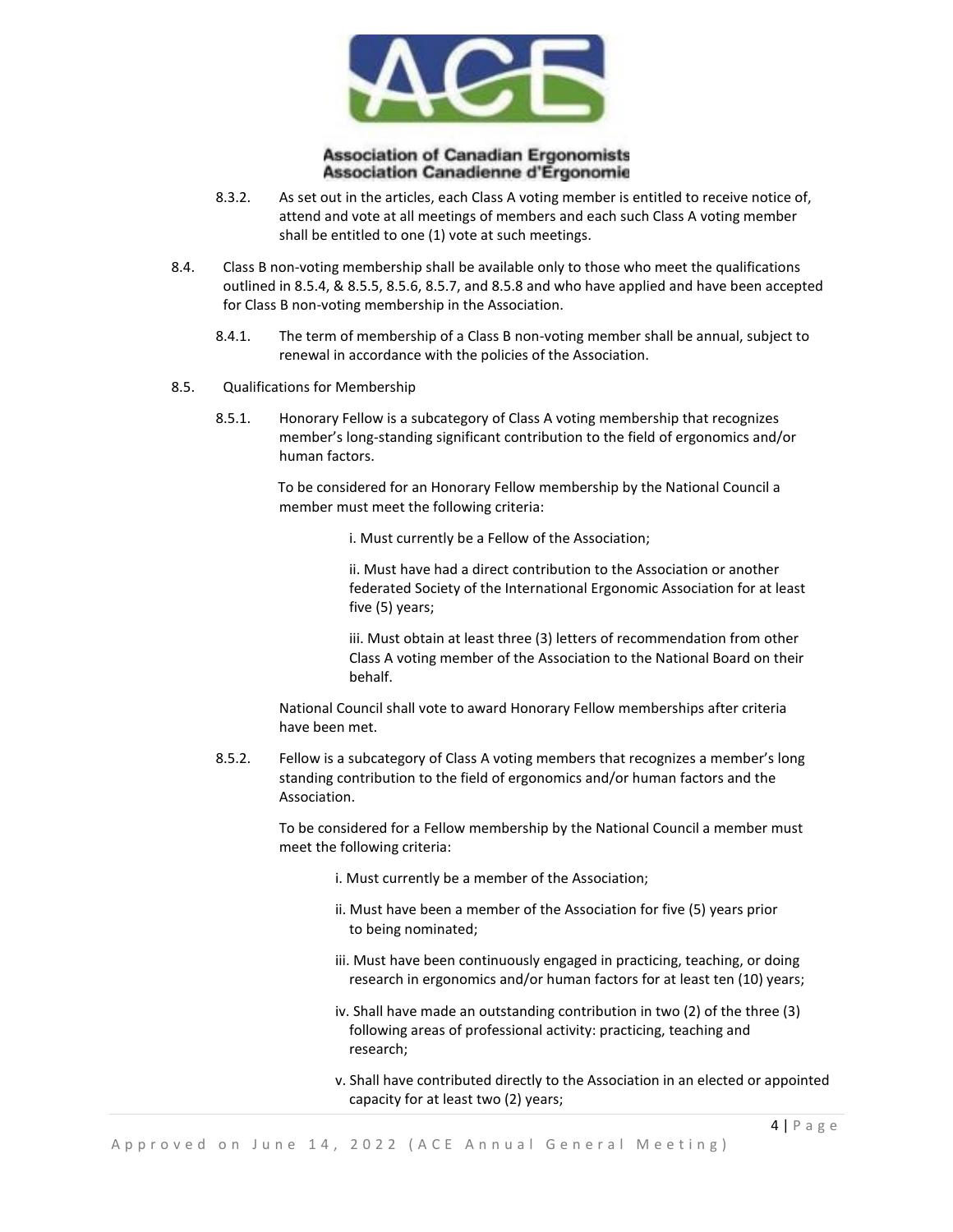

- vi. Shall be nominated by three (3) members of the Association who are Fellows or members, each of whom shall be affiliated to a different organization;
- vii. Must have approval by at least two thirds (2/3) of the members of the National Council.
- 8.5.3. Member is a subcategory of Class A voting members who shall have an active interest in the application, teaching or development of ergonomics and/or human factors.
- 8.5.4. Affiliate is a subcategory of Class B non-voting members who is any person with an interest in ergonomics.
- 8.5.5. Transitional is a subcategory of Class B non-voting members who is any eligible ACE student member, in good standing, that has completed a certificate, diploma, undergraduate or graduate-level degree, in an ergonomics/human factors or a related program. ACE offers a reduced membership fee for student members for the first membership renewal period immediately following graduation.
- 8.5.6. Student is a subcategory of Class B non-voting members who is any person pursuing fulltime or part-time studies in ergonomics/human factors or a related field at the certificate, diploma, undergraduate or graduate level.
- 8.5.7. Retired is a subcategory of Class B non-voting member for which has been an individual member of the Association who has been in good standing for ten years or more, is retired, and does not derive significant income from employment.
- 8.5.8. Corporate member is a subcategory of Class B non-voting members for which any corporation or organization interested in the application, teaching, research or development of ergonomics and/or human factors shall be eligible.
- 8.6. Application for Membership
	- 8.6.1. A candidate for membership in the Association shall apply on a prescribed form and must provide proof of the appropriate qualifications.
	- 8.6.2. Each application for membership shall be accompanied by a processing fee of an amount to be set by the National Council from time to time and the applicable membership dues.
- 8.7. Member Privileges
	- 8.7.1. Class A Members shall have the following rights and privileges under these By-laws:
		- i. To describe themselves as members of the Association in the category to which they have been accepted by the National Council;
		- ii. To attend all scientific meetings of the Association upon payment of the appropriate registration fee, if any;
		- iii. To attend the Annual Meeting of the Association;
		- iv. To be nominated for and hold elected office;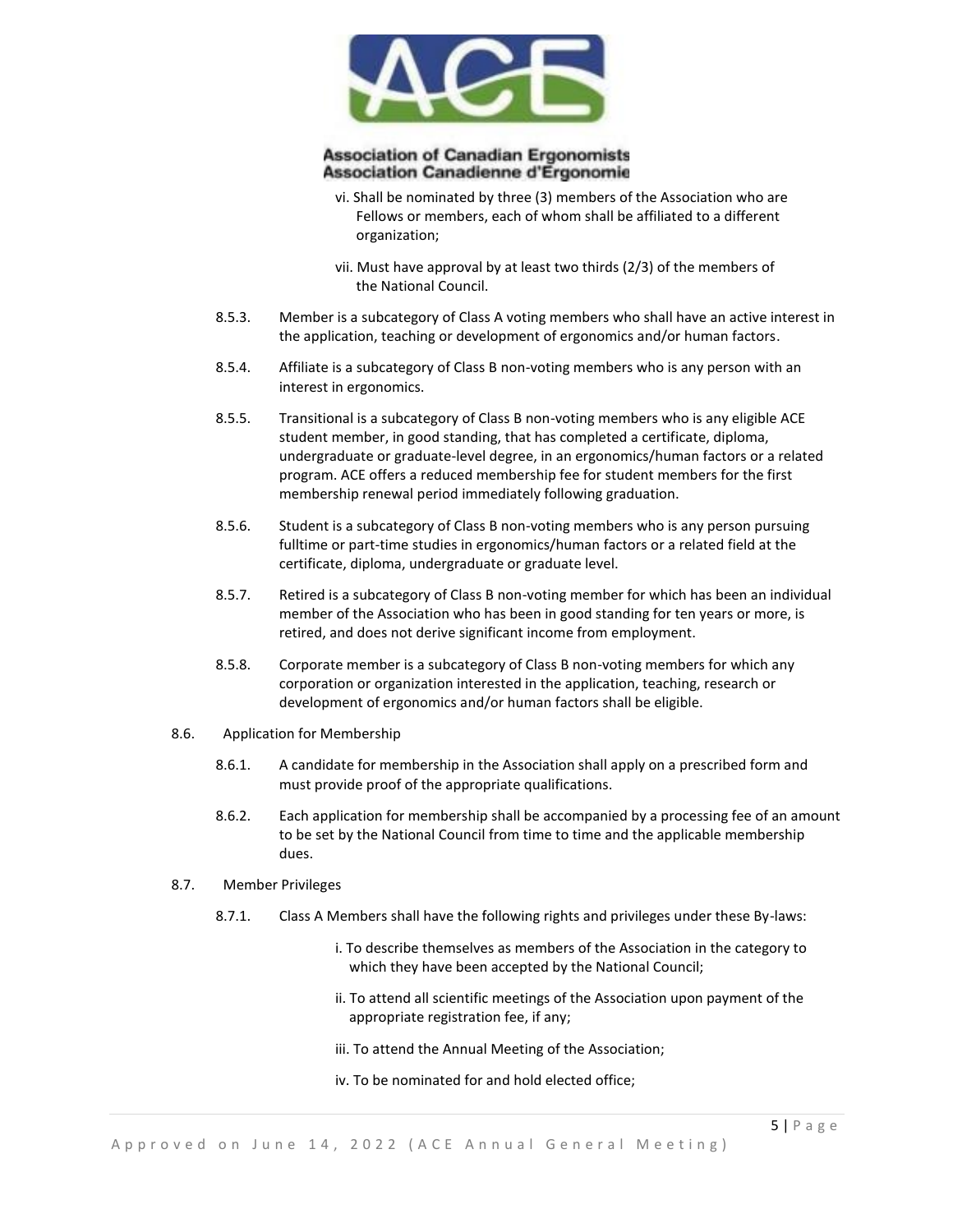

- v. To vote on matters before the Association;
- vi. To access such additional services as defined from time to time by the National Council.
- 8.7.2. Class B Student members shall have the following rights and privileges under these Bylaws:
	- i. To describe themselves as Student members of the Association;
	- ii. To attend all scientific meetings of the Association upon payment of the appropriate registration fee, if any;
	- iii. To access such additional services as defined from time to time by the National Council.
- 8.7.3. Class B Retired members shall have the following rights and privileges under these Bylaws:
	- i. To describe themselves as Retired members of the Association;
	- ii. To attend all meetings of the Association upon payment of the appropriate registration fee, if any;
	- iii. To access such additional services as defined from time to time by the National Council.
- 8.7.4. Class B Corporate members shall have the following rights and privileges under these By-laws:
	- i. To describe themselves as Corporate members of the Association;
	- ii. To send delegates to all scientific meetings of the Association upon payment of the appropriate registration fee, if any; and
	- iii. To access such additional services as defined from time to time by the National Council.
- 8.8. Termination of Membership
	- 8.8.1. A member may resign by submitting a notice in writing to the Association business office and the resignation shall be effective upon acceptance by the National Council or its delegate. There will be no refund of membership dues or processing fees. Members who have resigned shall be required to pay the current processing fee for applications upon reapplication.
	- 8.8.2. Members who fail to pay membership dues and/or any late payment penalty where applicable, by a date to be set by resolution of the National Council, shall be considered to have resigned their membership.
	- 8.8.3. The membership of any member may be terminated by vote of the National Council if, after due inquiry, the National Council finds the actions of the member to be prejudicial to the aims or reputation of the Association.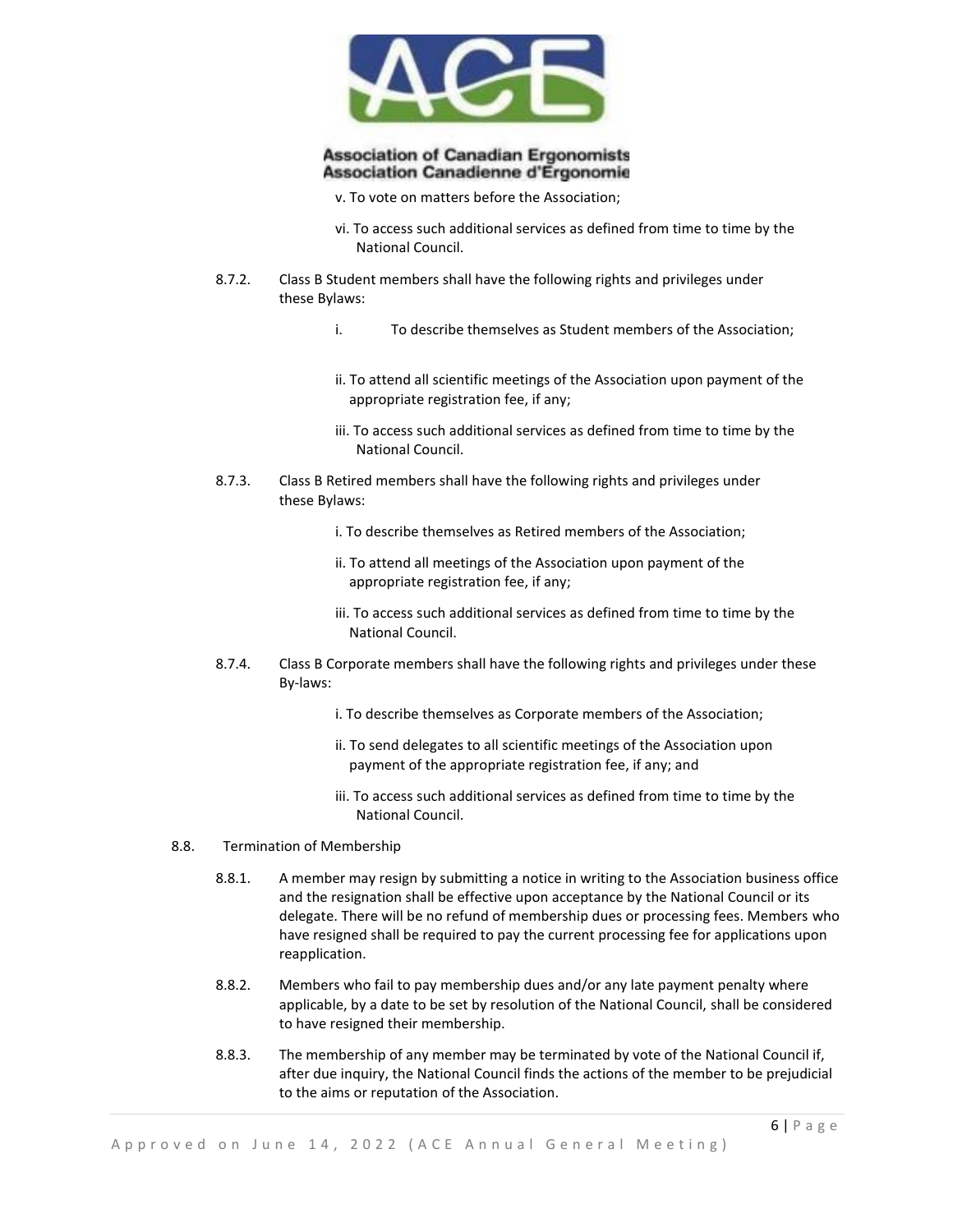

- 8.8.4. Upon any termination of membership, the rights of the member, including any rights in the property of the Association, automatically cease to exist.
- 8.9. Pursuant to subsection 197(1) of the Act, a special resolution of the members is required to make any amendments to this section of the By-laws if those amendments affect membership rights and/or conditions described in paragraphs 197(1) (e), (h), (l) or (m).

#### **9. Regional Structure**

- 9.1. Regions and Regional Chapters
	- 9.1.1. The members of the Association shall be grouped into five (5) regions as follows:
		- i. **British Columbia and Yukon Region:** The Province of British Columbia and the Yukon Territory;
		- ii. **Prairie and Northern Region:** The Province of Alberta, the Province of Manitoba, the Province of Saskatchewan, and the Northwest Territories and the Territory of Nunavut;
		- iii. **Ontario Region:** The Province of Ontario
		- iv. **Quebec Region:** The Province of Quebec; and
		- v. **Atlantic Region:** The Province of New Brunswick, the Province of Newfoundland & Labrador, the Province of Nova Scotia, and the Province of Prince Edward Island.
	- 9.1.2. Changes in the regional structure of the Association shall be regarded as an amendment to the By-laws and shall be made only as provided in section 21.
	- 9.1.3. The business of each Region shall be administered by a Regional Council.
	- 9.1.4. Regions may be further divided into regional chapters, and the means for defining such regional chapters shall be provided in the regions procedures and policies manuals. Members of regional chapters shall be separately represented on Regional Councils.
- 9.2. Regional Membership
	- 9.2.1. The members of each region shall be members of the Association whose preferred address lies within the area specified for the region. Members whose preferred address does not lie within one of the five regions shall be assigned membership to a region of their choice.
	- 9.2.2. All members of the Association shall be entitled to attend meetings of a region but only regional voting members shall be entitled to propose motions, to vote at meetings, and run for elections of the region.
- 9.3. Regional President
	- 9.3.1. Regional voting members shall elect a Regional President every two (2) years. The Regional President shall be a regional voting member. The term of office of the Regional President shall commence on January  $1<sup>st</sup>$  of the calendar year in question.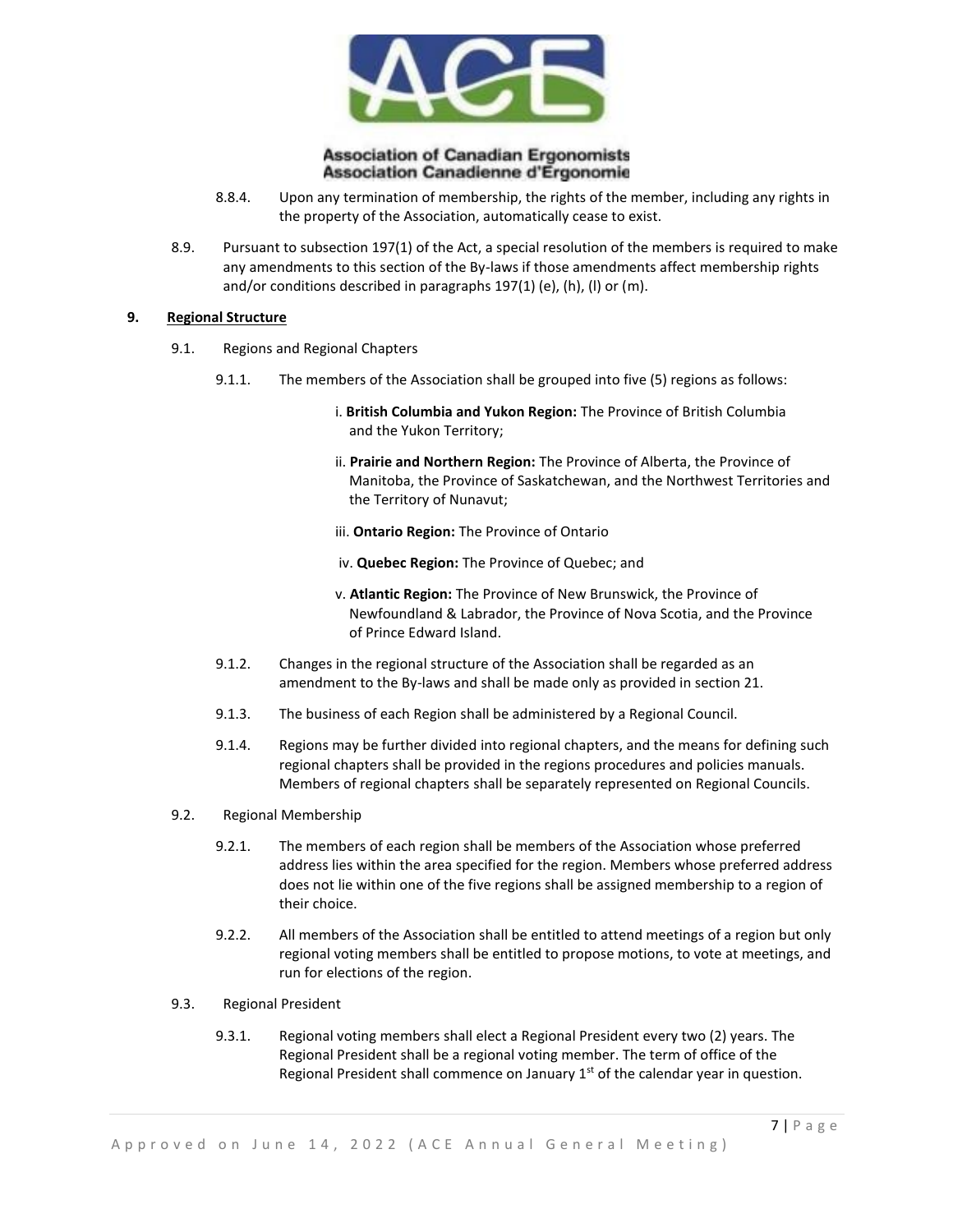

- 9.3.2. Each Regional President shall be a member of the National Council.
- 9.3.3. In the case where an election cannot be held, the National Council may extend the term of office of the previous Regional President or otherwise appoint one.
- 9.4. Regional Management
	- 9.4.1. Regional Councils
		- i. The business affairs of each region shall be managed by a Regional Council elected by regional voting members as determined by these By-laws. Regional Councils shall have exclusive responsibility for representing the interests of members of the Association at regional levels, including their relationships with provincial governments and other provincially based agencies, institutions, associations, and corporations.
		- ii. Each Regional Council shall assume the commitments and financial resources of that region.
		- iii. Each Regional Council may operate a business office and may undertake such activities as it considers necessary to fulfil the objectives of the Association within the region, except that it shall not undertake any activity specifically reserved by these By-laws as being the responsibility of the National Council.

#### 9.4.2. Regional Finances

- 9.4.2.1. Each Regional Council shall receive a capitation payment in an amount to be determined by the National Council, from the National Council, for each Regional Member in who is a Fellow, Member and Corporate Member.
- 9.4.2.2. Regional Councils are entitled to do the following:
	- i. Levy registration fees at workshops and other organized events;
	- ii. Receive one-quarter (1/4) of the net profits accruing from National Conferences held within the Region;
	- iii. To apply for and receive grants from the National Council;
	- iv. To receive grants from other sources.
- 9.4.2.3. A Regional Council shall not, without the prior approval of the National Council, enter into financial commitments exceeding the limit of the funds available to the Regional Council.
- 9.4.2.4. Any region not directly under the National Finances shall provide a financial statement to the National Treasurer twice a year.
- 9.4.2.5. In the event that a Regional Council is inactive for three (3) years the funds at the disposal of that Regional Council shall, at the discretion of the National Council, revert to the National Council.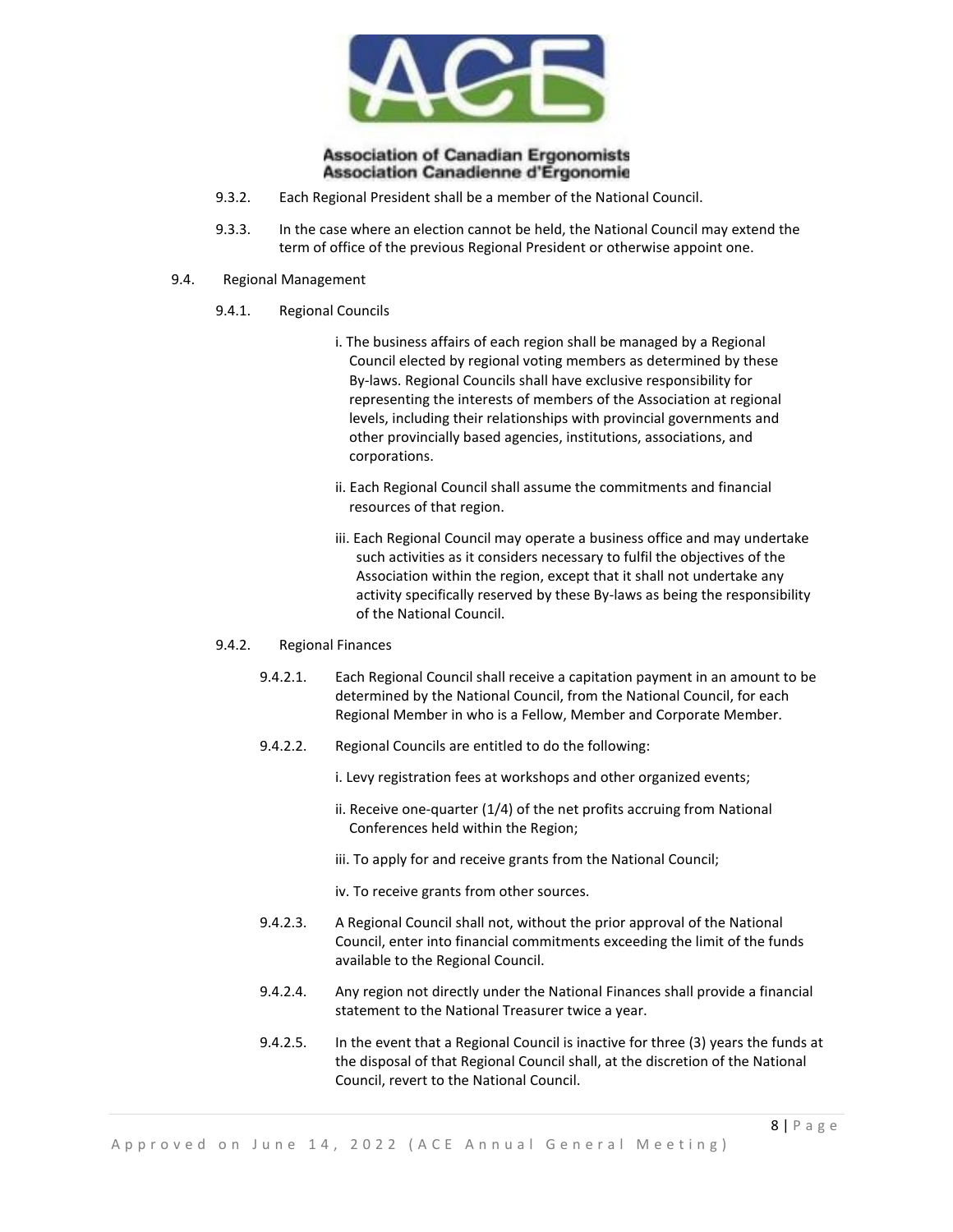

- 9.4.2.6. Each Regional Council shall submit to the Treasurer of the National Council a draft budget for the ensuing year no later than December  $31<sup>st</sup>$  annually.
- 9.4.2.7. Each Regional budget shall be approved by the National Council during the first meeting of the fiscal year.
- 9.5. Regional Policies and procedures.
	- 9.5.1. Regions shall have their own set of policies and procedures based on their society and provincial legislation. Regional By-laws shall not be required however regions must adhere to these National Council By-laws as their charter. The regions policies and procedures shall speak to the hierarchy of their region, the reporting and approval process.
	- 9.5.2. Regional policies and procedures shall not conflict with any of the provisions of these National By-laws and in any case, where such a conflict may occur, the provisions of the National By-laws shall prevail.

#### **10. Discipline of Members**

All members are required to comply with the Association's Code of conduct.

## **11. Meetings of Members**

- 11.1. Notice of Members' Meeting
	- 11.1.1. Notice of the time and place of all meetings of members shall be given by telephonic, electronic or other communication facilities, to each member entitled to vote at the meeting, sixty (60) days before the day on which the meeting is to be held. If a member requests that the notice be given by non-electronic means, the notice will be sent by mail, courier or personal delivery.
	- 11.1.2. Pursuant to subsection 197(1) (Fundamental Change) of the Act, a special resolution of the members is required to make any amendment to the By-laws of the Association to change the manner of giving notice to members entitled to vote at a meeting of members.
- 11.2. Place of Members' Meeting

Subject to compliance with section 159 (Place of Members' Meetings) of the Act, meetings of the members may be held at any place within Canada determined by the National Council or, if all of the members entitled to vote at such a meeting so agree, outside Canada.

11.3. Persons Entitled to be Present at Members' Meetings

All members of the Association shall be entitled to address the Annual Meeting, but only voting members shall be entitled to propose and to vote on motions. Each voting member present at the Annual Meeting shall be entitled to exercise one vote in his or her own right. A voting member holding a proxy on behalf of another voting member not present at the Annual Meeting shall, in addition, be entitled to exercise votes to the extent of the number of proxies held. Any other persons may be admitted by invitation of the chair.

11.4. Chair of Members' Meetings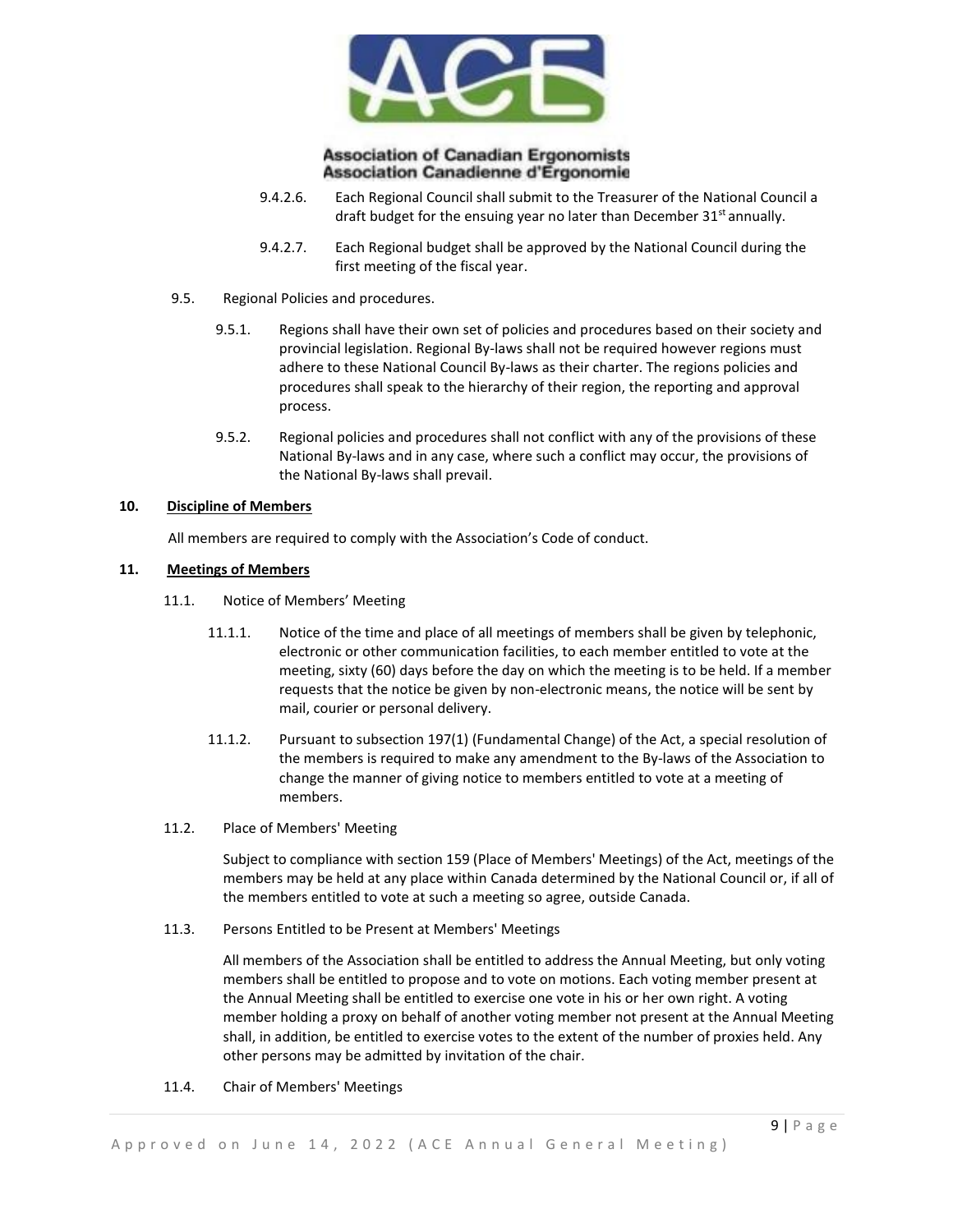

The meeting shall be chaired by the President. In the absence of the President, the meeting shall be chaired by the President-Elect or the absence of the President-Elect by a person chosen by the voting members present at the meeting.

11.5. Quorum at Members' Meetings

A quorum at any meeting of the members (unless a greater number of members are required to be present by the Act) shall be ten (10) percent of the members entitled to vote at the meeting. If a quorum is present at the opening of a meeting of members, the members present may proceed with the business of the meeting even if a quorum is not present throughout the meeting.

11.6. Votes to Govern at Members' Meetings

At any meeting of members, every question shall, unless otherwise provided by the articles or Bylaws or by the Act, be determined by a majority of the votes cast on the questions.

11.7. Participation by Electronic Means at Members' Meetings

If the Association chooses to make available a telephonic, electronic or other communication facilities that permit all participants to communicate adequately with each other during a meeting of members, any person entitled to attend such meeting may participate in the meeting by means of such telephonic, electronic or other communication facility in the manner provided by the Act. A person participating in a meeting by such means is deemed to be present at the meeting. Notwithstanding any other provision of this by-law, any person participating in a meeting of members pursuant to this section who is entitled to vote at that meeting may vote, in accordance with the Act, by means of any telephonic, electronic or other communication facilities that the Association has made available for that purpose.

11.8. Members' Meeting Held Entirely by Electronic Means

If the directors or members of the Association call a meeting of members pursuant to the Act, those directors or members, as the case may be, may determine that the meeting shall be held, in accordance with the Act and the Regulations, entirely by means of a telephonic, electronic or other communication facility that permits all participants to communicate adequately with each other during the meeting.

- 11.9. Absentee Voting at Members' Meetings
	- 11.9.1. A member entitled to vote at a meeting of members may vote by means of a telephonic, electronic or other communication facilities if the Association has a system that:

i. Enables the votes to be gathered in a manner that permits their subsequent verification;

ii. Permits the tallied votes to be presented to the Association without it being possible for the Association to identify how each member voted.

11.10. Pursuant to Section 171(1) of the Act, a member entitled to vote at a meeting of members may vote by proxy by appointing in writing a proxy holder to attend and act at the meeting in the manner and to the extent authorized by the proxy and with the authority conferred by it subject to the following requirements:

i. A proxy is valid only at the meeting in respect of which it is given or at a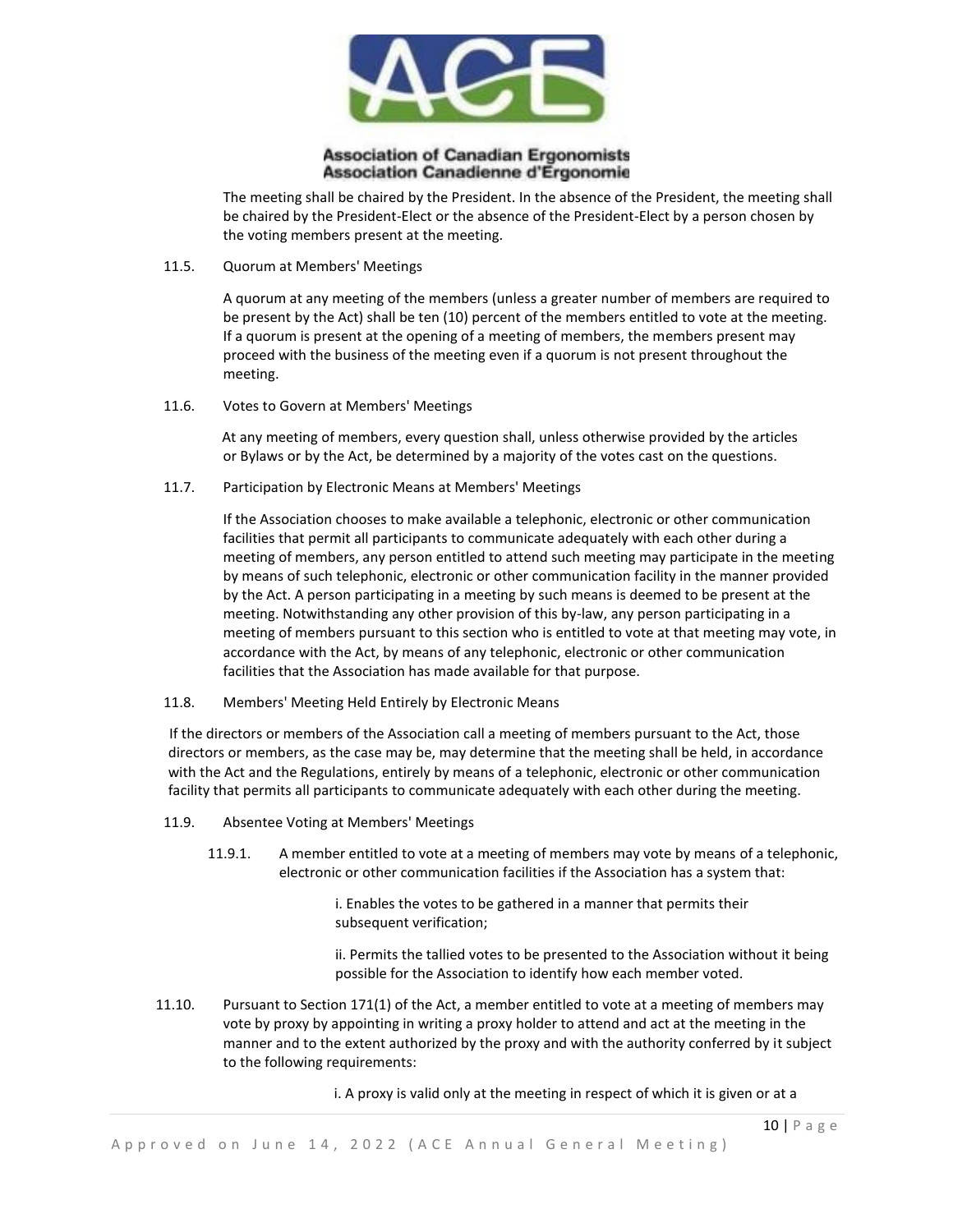

continuation of that meeting after an adjournment; and

ii. A member may revoke a proxy by written notice to the national office.

11.11. Pursuant to Section 197(1) of the Act, a special resolution of the members (and if Section 199 applies, a special resolution of each class of members) is required to make any amendment to the articles or By-laws of the Association to change this method of voting by members not in attendance at a meeting of members.

#### **12. Annual Meeting of the Association**

- 12.1. An Annual Meeting of the Association shall be held once a year, at a date determined by the National Council and the above provisions with respect to members' meetings shall apply.
	- 12.1.1. The agenda of the Annual Meeting shall include:
		- i. Approval of the agenda.
		- ii. Approval of the minutes of the previous Annual Meeting.
		- iii. Report of the President.
		- iv. Report of the Secretary.
		- v. Report of the Treasurer.
		- vi. Any other business specified by the President or National Council

vii. Any other business specified in writing by ten (10) or more voting members of the association and notified to the business office at least thirty (30) days before the date of the meeting.

- viii. Adjournment.
- 12.1.2. In the case where the agenda includes business listed under items vi or vii, information on that business prepared by the National Council and (if they so desire) by the authors of that business shall be distributed to all members with the notice of the meeting.
- 12.1.3. Votes shall be taken only on matters specified on the agenda.
- 12.1.4. Motions proposing amendments to the By-laws shall be passed only if two-thirds (2/3) of the votes cast are in favour.
- 12.1.5. Minutes of the Annual Meeting shall be published as soon after the Annual Meeting as possible. Appendices to the minutes may be published at the discretion of the Secretary.

## **13. Special Meetings**

- 13.1. Special general meetings of the Association may be held upon the call of the National Council at such times and places and/or means as it may designate.
- 13.2. Notice of a special meeting shall be published in writing or by electronic means a minimum of thirty (30) days prior to the meeting.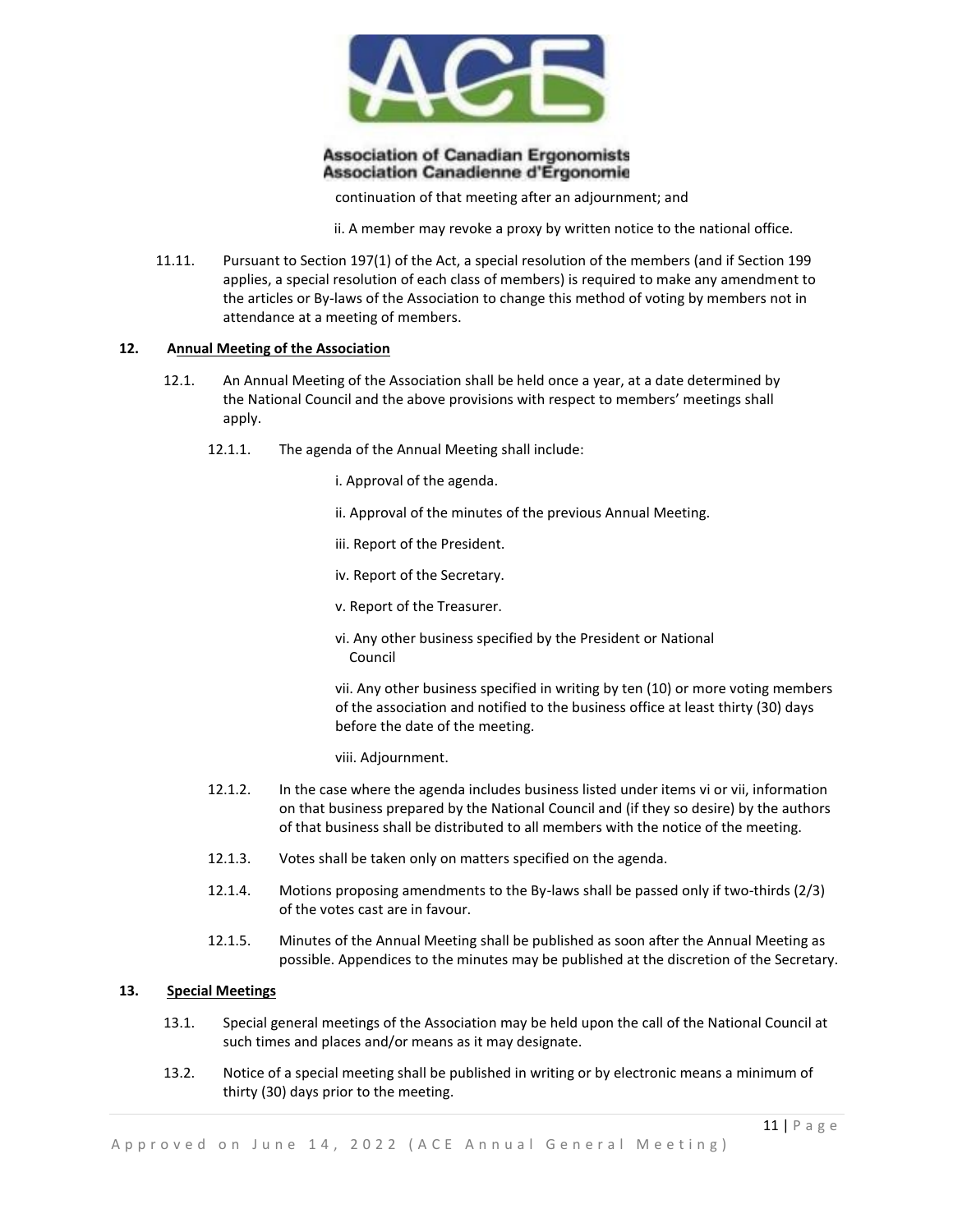

13.3. Minutes of the special meeting shall be published as soon after the meeting as possible. Appendices to the minutes may be published at the discretion of the Secretary.

## 14. **Membership Dues**

- 14.1. Dues shall be paid annually by all members except for Honorary Fellows. Dues are payable on the of  $1<sup>st</sup>$  of January, and in any case not later than  $31<sup>st</sup>$  of January or by letter postmarked no later than the  $31<sup>st</sup>$  of January. Members not meeting this requirement may be required to pay a late penalty fee of an amount to be set by the National Council.
- 14.2. Dues shall be payable by new members on the date of application for membership and may be prorated based on a schedule approved by the resolution of the National Council.
- 14.3. Members shall be notified electronically or in writing of the due date for the payment of their dues and any late payment penalty.
- 14.4. The National Council may increase the amount of dues payable annually but in an amount not greater than the increase in the annual all-items consumer price index ("CPI") for Canada for the preceding year, as reported by Statistics Canada, or any successor organization but shall be rounded up to the nearest dollar.
- 14.5. Proposed increases in dues greater than the consumer price index shall be approved by a two thirds (2/3) majority vote of the National Council.

Where five (5) percent or more of the members have objected to the dues increase, the increase must be ratified by the members at the Annual Meeting by the procedure set out in section 12.

#### **15. Number of Directors**

- 15.1. The National Council shall consist of: the President, President-Elect, Past President, Secretary, and Treasurer as well as the Regional Presidents.
- 15.2. The National Council may invite any person or persons to attend its meetings in order to assist it in conducting its business.
- 15.3. Ad-hoc Committees
	- 15.3.1. The National Council may set up ad-hoc committees and set (and, if necessary, modify) their terms of reference.
	- 15.3.2. The National Council shall designate the chair of each ad-hoc committee. The President of the Association shall be an ex-officio member of each ad-hoc committee.
	- 15.3.3. Meetings of an ad-hoc committee shall be called by the chair of the committee and this person shall report to the National Council or it's designate.
	- 15.3.4. All ad-hoc committees shall terminate their office at the end of the calendar year in which they were appointed.

#### 15.4. Executive Committee

15.4.1. There shall be an Executive Committee of Council that is composed of the President, the President-Elect, the Secretary, and the Treasurer. In addition, the Executive Director and the Past-President shall be entitled to attend and participate in all meetings of the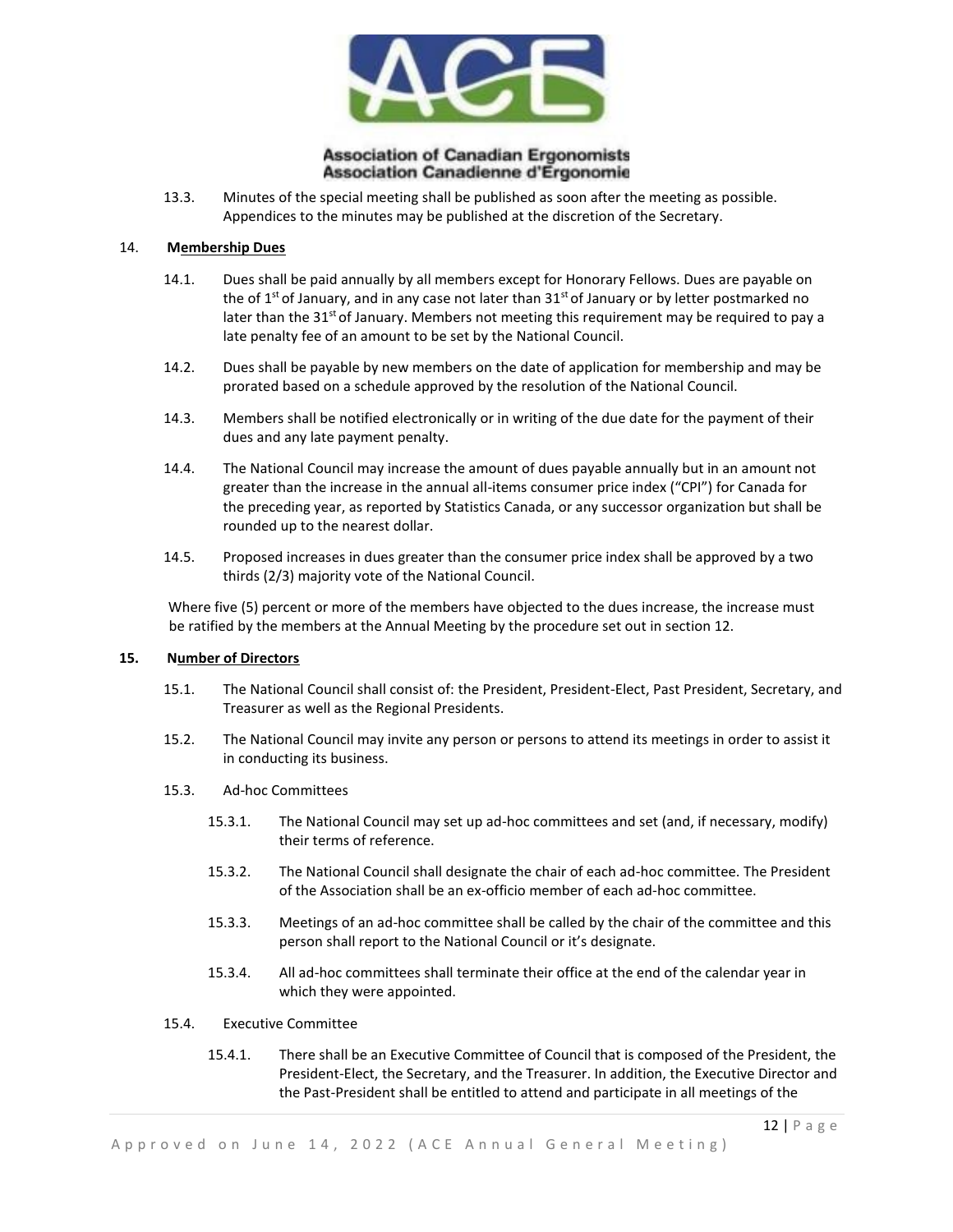

Executive Committee but shall have no vote.

- 15.4.2. Quorum for meetings of the Executive Committee shall be three (3) voting members of the Committee.
- 15.4.3. In the intervals between meetings of the National Council, the Executive Committee shall supervise, control and direct the affairs and business of the Association subject to such directions, restrictions and limitations as may from time to time be given or imposed by the Council. Subject to the aforesaid, the Executive Committee shall possess and exercise all the powers and authority of the Council other than those, which must be exercised by the Council as required by the Act, except when the Council is in session and shall report on its actions at the next Council meeting.
- 15.4.4. Notice of each meeting shall be delivered to each member of the Committee at the address as it appears on the books of the Association at least fourteen (14) days in advance of the meeting. Such notice shall contain mention of the business that is to be transacted at said meeting.
- 15.4.5. All members of the Executive Committee may participate by conference telephone, electronic or other communications facilities as permit all persons participating to communicate adequately, Council member(s) participating by such a means are deemed to be present at the meeting.
- 15.5. Meetings of the National Council.
	- 15.5.1. Meetings of the National Council shall be held at least two (2) times each year.
	- 15.5.2. National Council members shall be notified in writing or by electronic means of the date of the meeting at least thirty (30) days before the meeting.
	- 15.5.3. The agenda shall be decided by the President and shall be circulated to National Council members before the meeting. The President shall include any item named by a National Council member or by twenty (20) voting members of the Association.
	- 15.5.4. The meeting shall be chaired by the President, or in the absence of the President by the President-Elect, or in the absence of the President-Elect by a person selected by the members present.
	- 15.5.5. A quorum shall consist of one half (1/2) of the members eligible to vote on the National Council.
	- 15.5.6. Each National Council member present at the meeting shall be entitled to propose motions and to exercise one vote. A tie shall be decided by the chair.
	- 15.5.7. All members of the National Council or its committees may participate by conference telephone, electronic or other communications facilities as permit all persons participating to communicate adequately, and such National Council member(s) participating by such means are deemed to be present at the meeting.
	- 15.5.8. Where attendance by National Council members in person or by teleconference or other electronic means is not possible, the President may call a vote on a motion by means of a detailed voting ballot provided notice of the vote is provided thirty (30) days in advance of balloting. The vote on the ballot can be counted only if the motion on the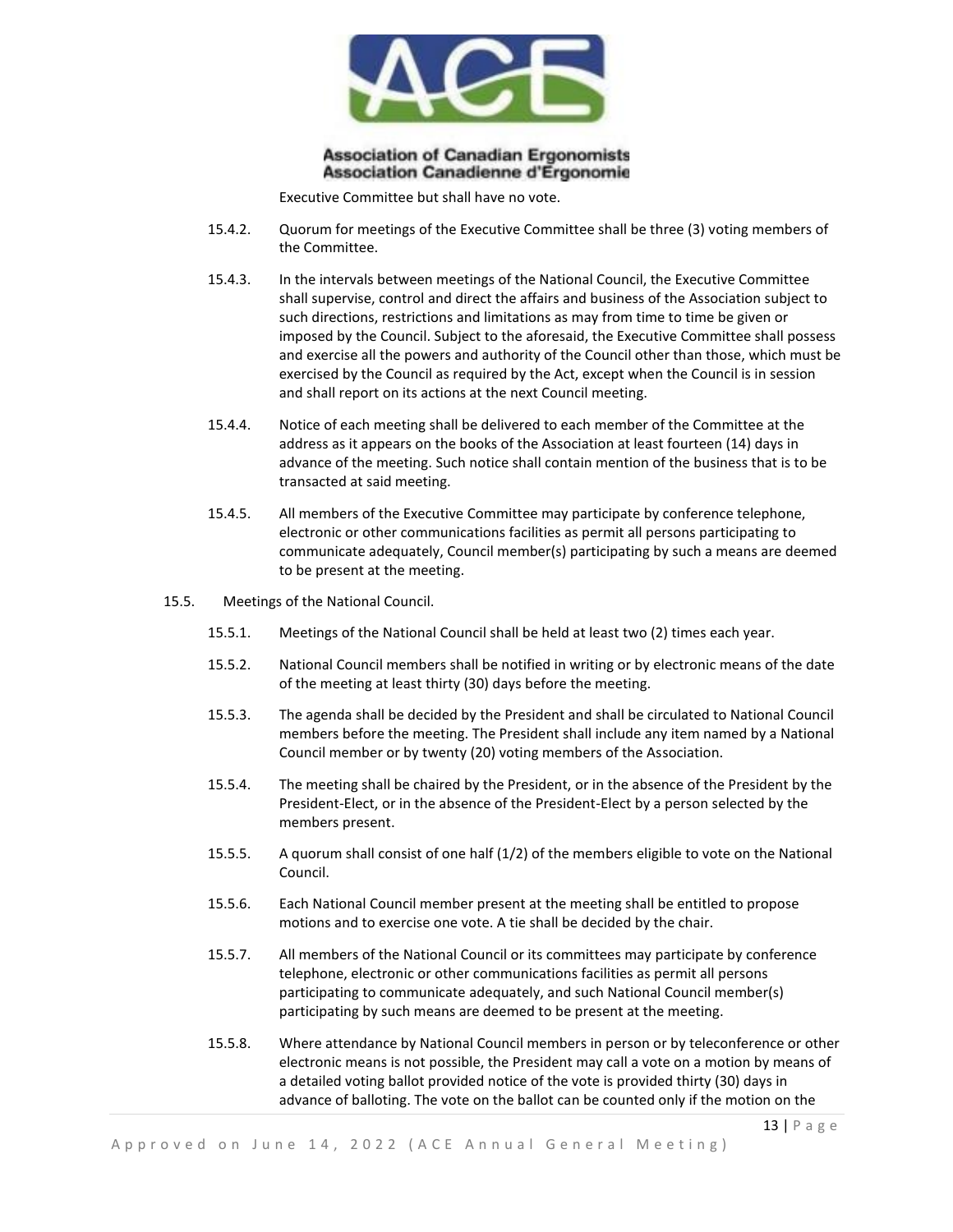

ballot is the same as that on the floor at the meeting and provided all background materials are distributed at the time of balloting. A mail ballot cannot replace a National Council member to establish a quorum.

- 15.5.9. Internet meetings may be held at the discretion of the President provided a majority of National Council members have consented to the meeting by this means and provided all notice requirements have been met. The meeting must be held by means of a secure area of the Association of Canadian Ergonomists' Web site and all votes shall be recorded votes counted by polling those present.
- 15.6. All meetings of the Association shall be conducted according to Robert's Rules Revised.

#### 16. **Terms of Office of Council Members**

- i. President: one (1) year following completion of their term as President-Elect and a subsequent year as Past President.
- ii. President-Elect: one (1) year following the election with a subsequent year to be served as President and then another as Past President.
- iii. Past President: one (1) year immediately following the year as President.
- iv. Secretary: two (2) years following the election.
- v. Treasurer: two (2) years following the election.
- vi. Regional President: two (2) years following the election.
- 16.1. Terms of office of members of the National Council shall commence on 1<sup>st</sup> January and continue to 31<sup>st</sup> December, except that the terms of office shall be extended in the event that the completion of balloting is delayed.
- 16.2. Retiring members shall be eligible for re-election.
- 16.3. The term of office of any member of the National Council or member of an ad-hoc committee shall be terminated if a resolution to this effect is passed either (a) by members of the National Council voting at a meeting of the National Council, or (b) by members voting at a Special Meeting of the members called for that purpose. In both cases, the resolution shall only be adopted if two-thirds (2/3) of the votes cast are in favour.
- 16.4. The President, Past President, and President-Elect shall hold office for no more than one (1) term. The Secretary and Treasurer of the National Council shall hold the same office for no more than two (2) consecutive terms. No member of the Council shall hold two (2) positions on the National Council at the same time.

## 17. **Election of National Council Members**

- 17.1. In order to maintain a level of continuity on the National Council, the elected offices shall be divided and filled in alternate years as follows:
	- i. Elected in Even-Numbered Years: Treasurer
	- ii. Elected in Odd-Numbered Years: Secretary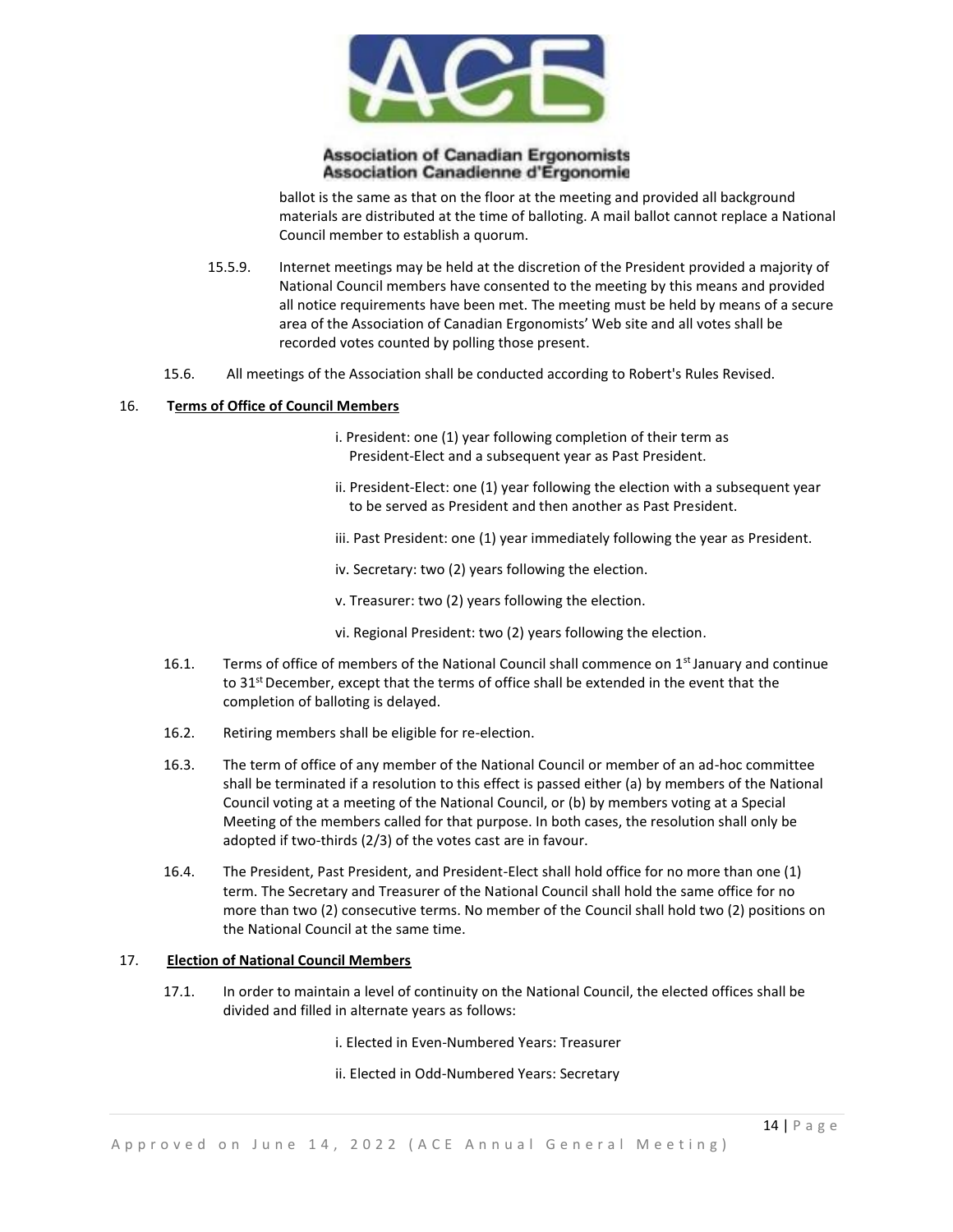

iii. Elected Annually: President-Elect

- 17.2. Qualifications for Nomination as a Candidate and Voting.
	- 17.2.1. Honorary Fellows, Fellows and members shall be entitled to nominate candidates for election as members of the National Council.
	- 17.2.2. A nominee may accept nomination for more than one (1) position.
	- 17.2.3. A member already holding one position on the National Council may be nominated for election to another position but if elected he or she shall resign the position previously held and that position shall be filled as stipulated in section 18.1.
	- 17.2.4. Honorary Fellows, Fellows and members shall be entitled to be nominated as, and to vote for, candidates for election as elected members of the National Council.
	- 17.2.5. Student, and Affiliate, Transitional, and Retired members shall not be entitled to nominate, be nominated as, or vote for, elected members of National Council, but shall be entitled to accept nomination as appointed non-voting members of National Council.
	- 17.2.6. Corporate members of the Association shall not be entitled to nominate, be nominated as, or vote for, elected members of National Council, or accept nomination as appointed members.
	- 17.2.7. For the position of President-Elect, preference will be given, but not limited to, candidates who have previously served on National Council.
	- 17.2.8. At any time, at least one (1) member of the Executive Committee must be functionally bilingual in English and French.
	- 17.2.9. No fewer than ninety (90) days prior to the Annual Meeting, the Secretary shall invite the membership to submit nominations for the positions available and shall prescribe a nomination form, including the date by which they must be returned to the Head Office of the Association.
	- 17.2.10. Any voting member seeking office as an elected member of the National Council must be nominated by two (2) voting members of the Association qualified to nominate under clause 13.3.1 and must indicate a willingness to serve if elected.
	- 17.2.11. In the event that more than one (1) nomination is received for a position, the Secretary shall cause there to be a vote taken at the Annual Meeting on ballots prescribed by the Secretary.
	- 17.2.12. All elected offices shall each be filled using the method of single transferable vote.
	- 17.2.13. Candidates may prepare a brief statement for distribution with the Notice of Annual Meeting and the Proxy Form.

## 18. **Appointment of Officers**

18.1. The board may designate the offices of the Association, appoint officers on an annual or more frequent basis, specify their duties and, subject to the Act, delegate to such officers the power to manage the affairs of the Association. A director may be appointed to any office of the Association. An officer may, but need not be, a director unless these By-laws otherwise provide.

# 18.2. Description of Officers

- 18.2.1. The duties of the President of the National Council are as follows:
	- i. To act as a voting member of the National Council and the Executive Committee.
	- ii. To preside at the Annual Meeting of the Association and meetings of the National Council and Executive Committee.
	- iii. To assist the Treasurer in the preparation of an annual budget for the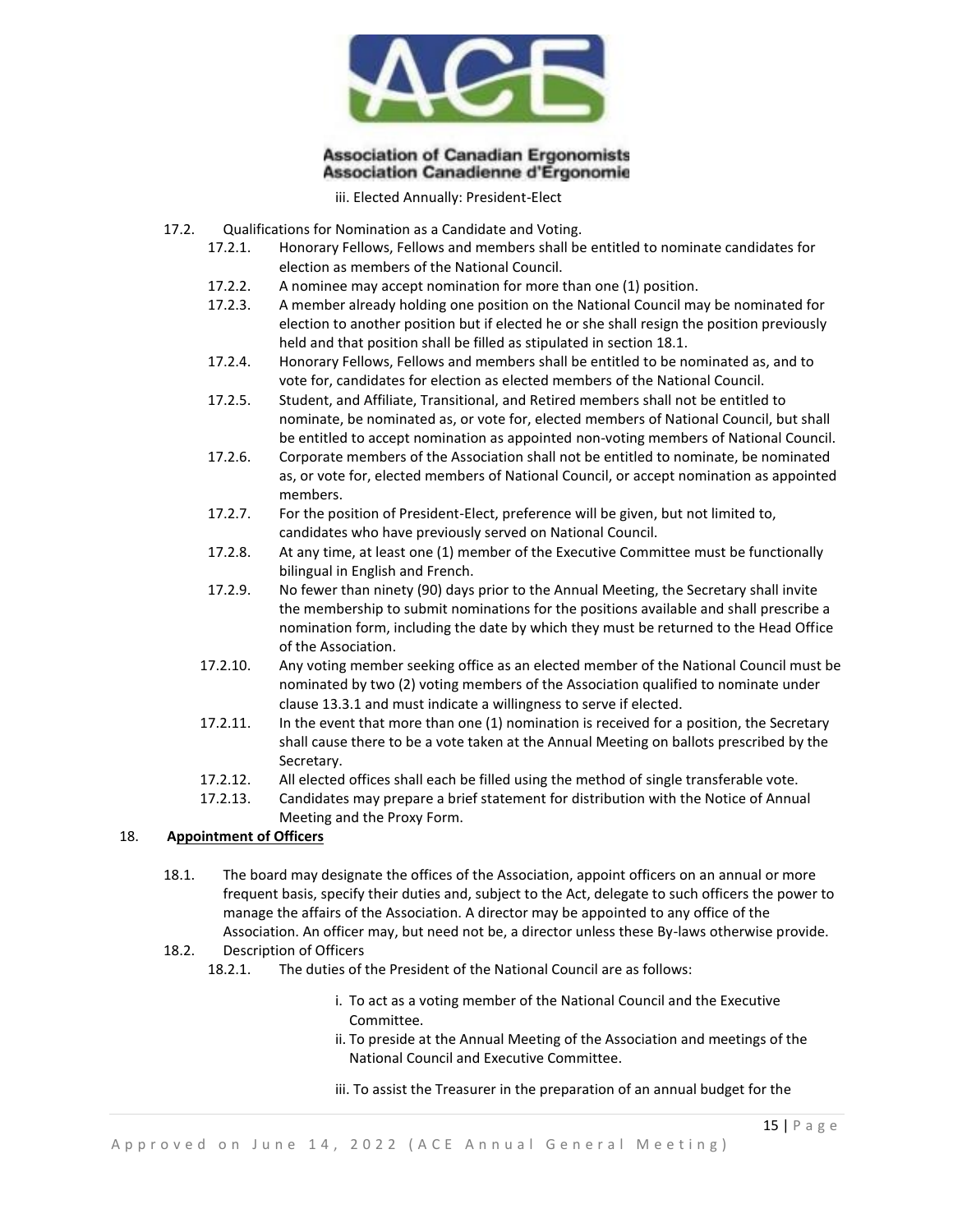

succeeding fiscal year for adoption by the National Council.

- iv. To be responsible for managing the budget.
- v. To be a signing officer of the Association.
- vi. To act as a trustee of the Julien M. Christensen Memorial Fund.
- vii. To manage the professional relationship with and supervise the activities of the management company.
- viii. To liaise with the Regional Presidents and report back to the Executive Committee as to the activities and status of the regions.
- ix. To consult with the members of the Executive Committee and on an annual basis review the need for and status of active ad-hoc committees.
- x. To consult with the members of the National Council and on an annual basis designate the responsibility for reporting on the activities of ad-hoc committees to members of the National Council.
- xi. To act as a Director of the Association
- 18.2.2. The duties of the President-Elect are as follows:
	- i. To act as a voting member of the National Council and the Executive Committee.
	- ii. To assume the duties of the President during the temporary absence of the President.
	- iii. To assume the position of President in the event that the incumbent cannot complete their term of office.
	- iv. To prepare policy proposals for consideration by the Annual Meeting of the Association.
	- v. To assist the Treasurer in the preparation of an annual budget for the succeeding fiscal year for adoption by the National Council
	- vi. To be a signing officer of the Association
	- vii. To act as a trustee of the Julien M. Christensen Memorial Fund.
	- viii. To liaise with and report back to the Executive Committee and National Council as to the activities of ad-hoc committees as designated by the National Council and the President.
	- ix. To act as a Director of the Association.
- 18.2.3. The duties of the Past President are as follows:
	- i. To act as a resource and advisor supporting the National Council and the Executive Committee by providing knowledge of the previous years' decisions and issues.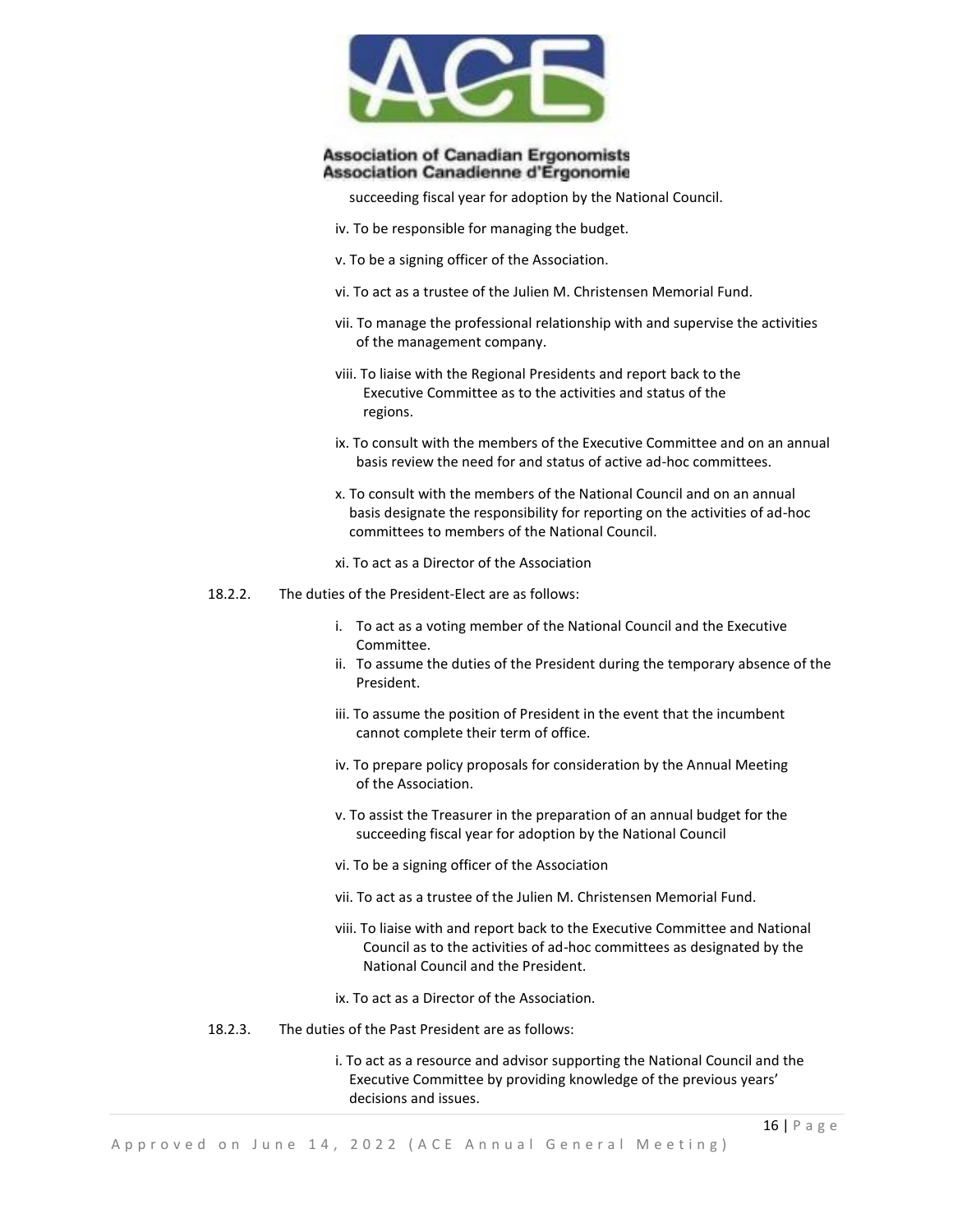

- ii. To attend National Council teleconference meetings and Executive Council teleconference meetings as requested.
- iii. To assume the duties of the President during the temporary absence of the President and President-Elect, if required.
- iv. To act as a Director of the Association.
- 18.2.4. The duties of the Secretary are as follows:
	- i. To act as a voting member of the National Council and the Executive Committee.
	- ii. To record and distribute minutes of the Annual Meeting of the Association and all meetings of the National Council and the Executive Committee.
	- iii. To be a signing officer of the Association.
	- iv. To propose revisions of these By-laws as required.
	- v. To supervise the application of policies relating to bilingualism.
	- vi. To liaise with and report back to the Executive Committee and the National Council as to the activities of ad-hoc committees as designated by National Council and the President.
	- vii. To act as a Director of the Association.
- 18.2.5. The duties of the Treasurer are as follows:
	- i. To act as a voting member of the National Council and the Executive Committee.
	- ii. To be a signing officer of the Association.
	- iii. To supervise the finances of the Association under the direction of the National Council.
	- iv. To receive and disburse the Association's funds, except those expenditures exceeding one hundred times the total of the previous years' annual dues of a member shall be disbursed under the direction and with the approval of the National Council.
	- v. To prepare an annual budget for the succeeding fiscal year for adoption by the National Council.
	- vi. To act as a trustee of the Julien M. Christensen Memorial Fund.
	- vii. To liaise with and report back to the Executive Committee and the National Council as to the activities of ad-hoc committees as designated by National Council and the President.
	- viii. To act as a Director of the Association.
- 18.2.6. Regional President or Regional Representative: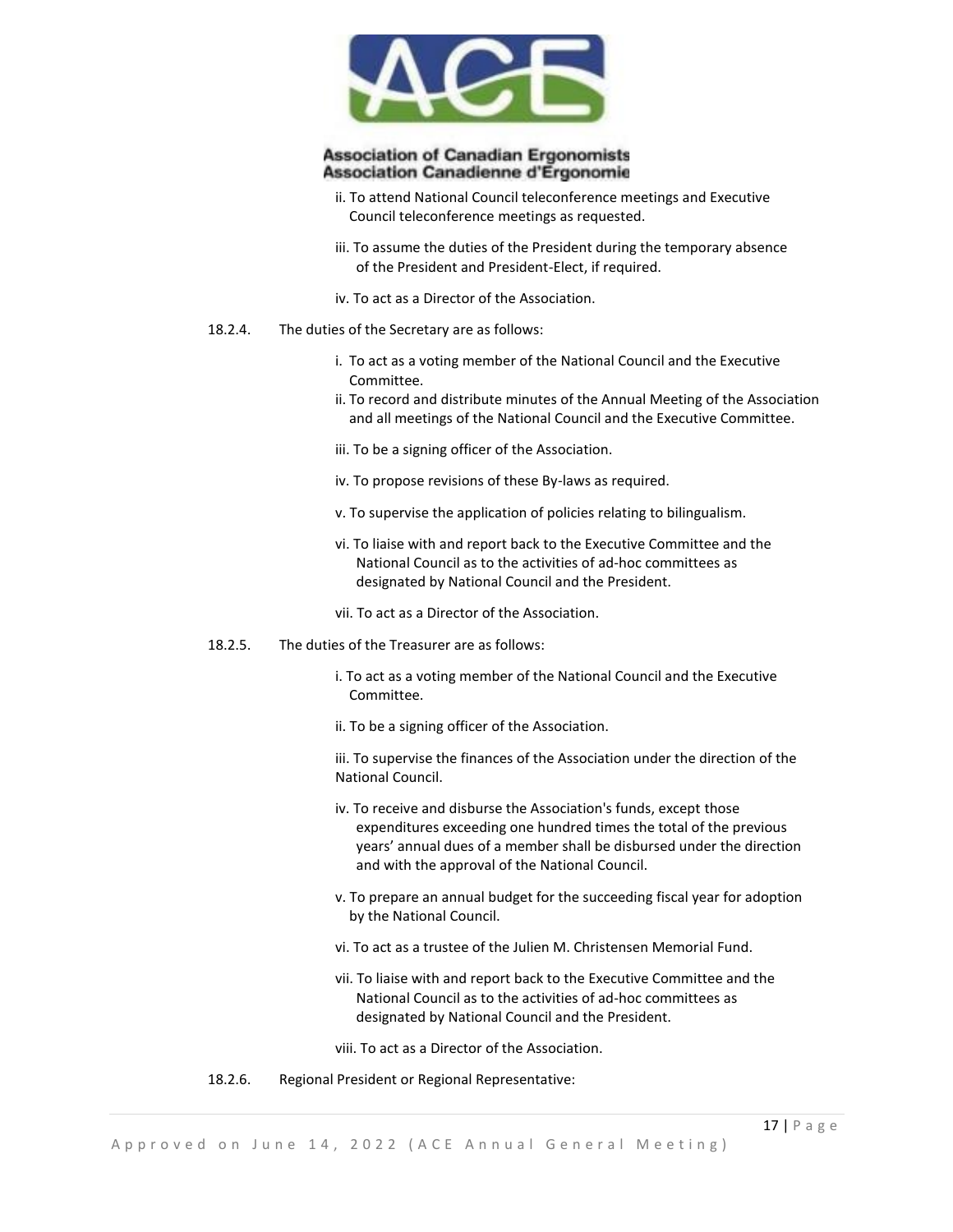

- i. To act as a voting member of the National Council.
- ii. To represent the region at meetings of the National Council.
- iii. To chair and report on behalf of an ad-hoc committee or to preform such duties as directed by the National Council.
- iv. To act as a Director of the Association
- 18.2.7. The duties of the Executive Director are as follows:
	- i. To act as a non-voting member of the National Council and the Executive Committee.
	- ii. To manage the business affairs of the Association and to administer the Annual Meeting.
	- iii. To be a signing officer of the Association.
	- v. iv. To collect the annual dues of members.

#### **18.3. Vacancy in Office**

In the event that an incumbent does not complete his or her term of office, the President shall, with the approval of the National Council, appoint a member to fill the vacancy for the remaining period of the term, except that,

- 18.3.1. In the case of the President not completing his or her term of office, the position shall be assumed by the President-Elect, and position of President-Elect shall remain vacant until the next elections;
- 18.3.2. In the case of a Regional President not completing his or her term of office, the National Council shall determine how to fill the role; and
- 18.3.3. In the case of the President-Elect not completing his or her term, the National Council shall determine how to fill the role.

## 19. **Omissions and Errors**

The accidental omission to give any notice to any member, director, officer, member of a committee of the board or public accountant, or the non-receipt of any notice by any such person where the corporation has provided notice in accordance with the By-laws or any error in any notice not affecting its substance shall not invalidate any action taken at any meeting to which the notice pertained or otherwise founded on such notice.

#### **20. Dispute Resolution Mechanism**

In the event that a dispute or controversy among members, directors, officers, committee members or volunteers of the Association arising out of or related to the articles or By-laws, or out of any aspect of the operations of the Association is not resolved in private meetings between the parties, then without prejudice to or in any other way derogating from the rights of the members, directors, officers, committee members, employees or volunteers of the Association as set out in the articles, By-laws or the Act, and as an alternative to such person instituting a lawsuit or legal action, such dispute or controversy shall be settled by a process of dispute resolution as follows: